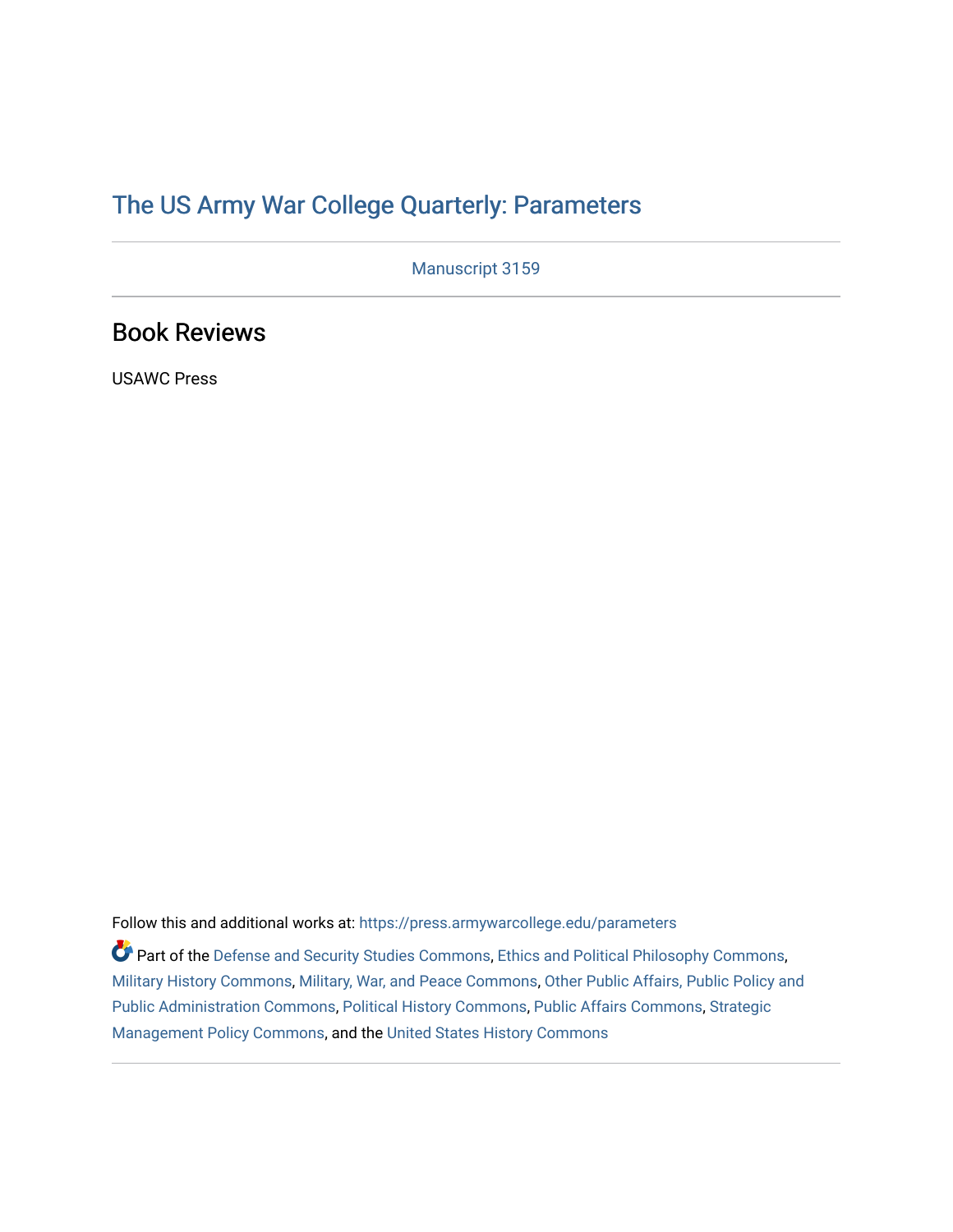## Defense Reform

# **Anatomy of Post-Communist European Defense Institutions: The Mirage of Military Modernity**

### By Thomas-Durell Young

By Dr. John R. Deni, research professor of Joint, interagency, intergovernmental, and multinational security studies, US Army War College

merican-led coalition operations in Afghanistan and Iraq have made clear over the last two decades that interoperability is a crucial alliance capability. Effective coalition military operations are made possible by common defense concepts, doctrine, tactics, procedures, and materiel. Achieving these interoperability objectives, however, has been a singular challenge of the last 25 years, as Central and Eastern European allies have sought to qualify for, join, and contribute effectively to the alliance.

Defense reform has been a critical tool for achieving interoperability across Central and Eastern Europe. Broadly,

defense reforms focused initially on adopting Western democratic defense governance (what might be considered *intellectual* interoperability) and, subsequently, on developing other interoperability objectives. Unfortunately, these reforms have either failed or achieved only minimal success. According to Thomas-Durell Young in *Anatomy of Post-Communist Defense Institutions*, Central and Eastern European governments have been challenged deeply in their ability to build and maintain capable, interoperable military forces. In fact, the military capabilities of most allies have withered over the last quarter century, even as efforts to build them up have accelerated over the same period.

Why? Young argues the key reason is the inability of Western officials to acknowledge and appreciate the "malignant persistence of totalitarian norms" in Central and Eastern European countries (7). In other words, even though the formal structures of communism fell in the early 1990s, the thought patterns, psychological outlooks, and behavioral habits characteristic to a totalitarian state persisted far longer.

In the defense realm, this persistence has resulted in the retention of military concepts contradictory to Western ideas. The blame for the subsequent failure of most defense reforms, as far as Young assigns it, falls largely on the West. He contends Western officials fundamentally misjudged the state of professionalism

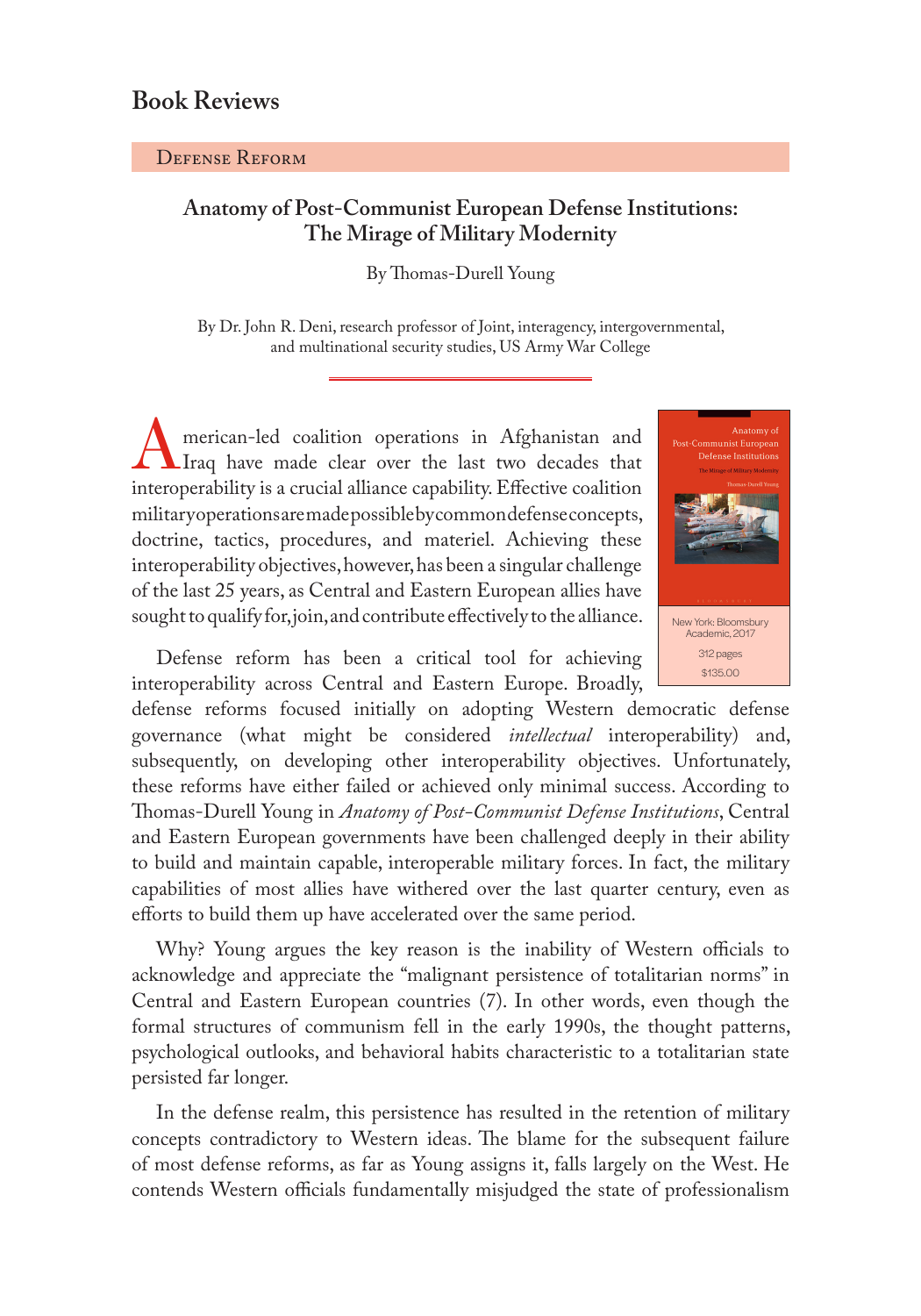in Central and Eastern European militaries and mistakenly viewed the reform of former communist armed forces as a *military* problem. As a result, most of the West's defense reform efforts focused on an overly technical approach geared toward training at the tactical level.

If Young is correct, a generation of Western officials on both sides of the Atlantic fundamentally misjudged the nature of post-Soviet, post–Warsaw Pact, post-Tito societies, governments, and defense enterprises across Central and Eastern Europe, resulting in wasted decades and billions of misspent dollars, pounds, marks, and euros. This damning assessment deserves deep analysis, both to determine whether Western officials really *were* as ignorant as Young alleges and to identify accurately the key causal variable(s) behind the defense reform failures.

Interestingly, Young presents evidence to support the notion Western officials really *did* understand the shortcomings of and hurdles facing Central and Eastern European military establishments. Leaked NATO defense assessments available to every Allied delegation in Brussels—and firsthand accounts of senior Western military officials and experts portray a clear but limited awareness, stemming from latent communist-era thinking and practices, of the challenges faced by the Central and Eastern European defense enterprise (48, 49–52). Young contends, after 1990, the West subsequently made no concerted effort to understand the "cultural conditions" in Central and Eastern Europe (53). If Western officials indeed *were* aware of persistent totalitarian norms, readers have to wonder if they *cared*, or if they were overconfident in the ability of Western-promoted defense reform efforts to succeed nonetheless.

At its heart, the book is about change in military organizations, a subject that has seen significant attention from academics and practitioners over the last several decades, particularly since Barry R. Posen's foundational *The Sources of Military Doctrine* (1984). While Young does include a brief survey of literature he specifically references academics Leslie Eliason, Theo Farrell, Emily Goldman, Edgar Schein, and Terry Terriff—he focuses on his preferred explanatory variable: cultural norms. For example, Young compares the explanatory power of cultural norms to that of technology or of politics and strategy (explanatory tools posited by other scholars). In this way, Young seeks neither to test theory nor refine existing theoretical tools.

Instead, *Anatomy* offers a trove of evidence cataloging the transformation of defense establishments across former Soviet and Warsaw Pact republics and successor states of the former Yugoslavia. Young's expertise and wide-ranging, in-depth research shine here, allowing comparative analysis between and within the three regions. He analyzes the countries of each region, covering defense institutions, policy frameworks, defense planning techniques, national-level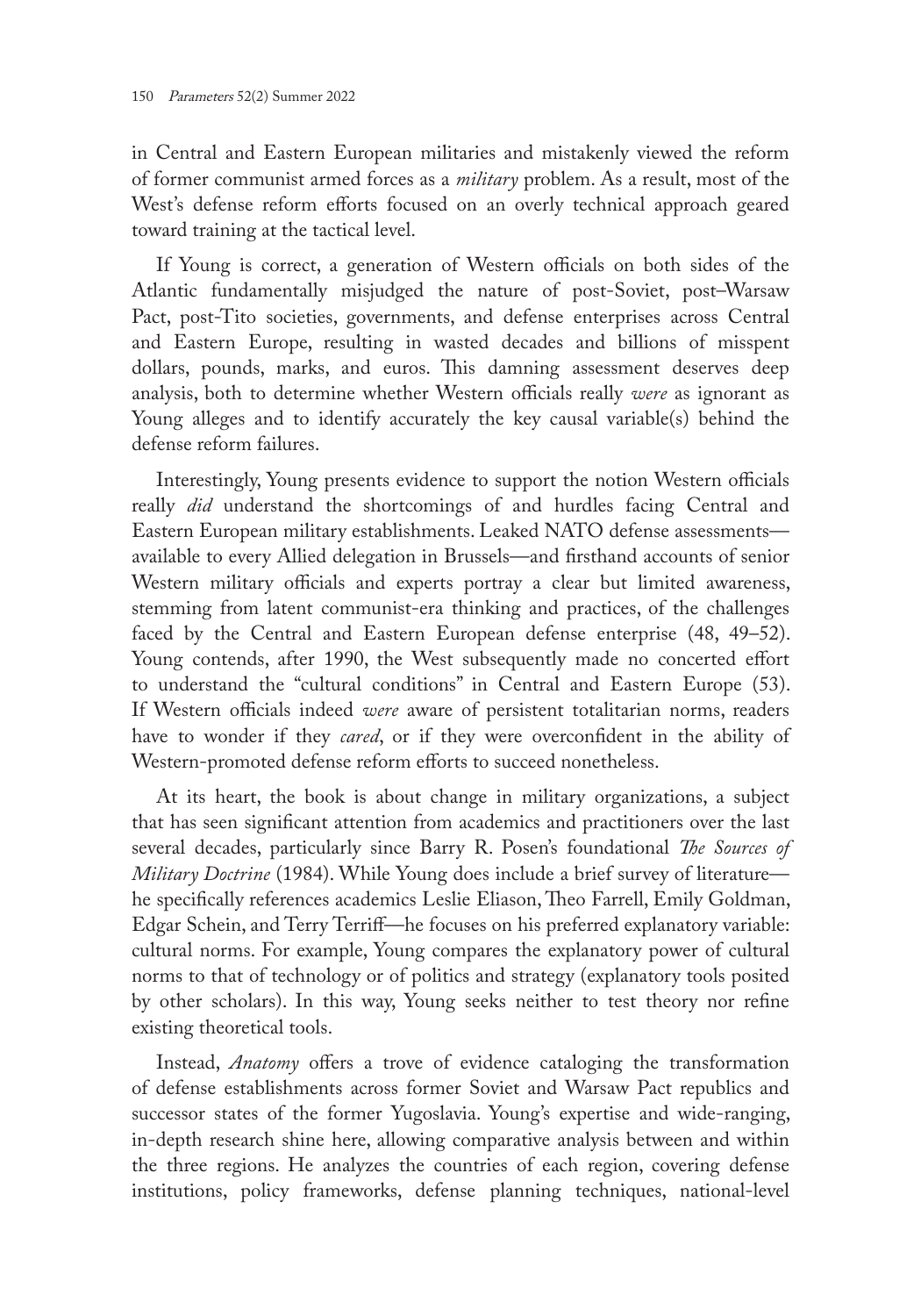commands, military decision-making processes, operational concepts, logistical support capabilities, and professional standards. The result is a comprehensive overview of defense reform across nearly all of Central and Eastern Europe.

A second major strength is Young's attention to practical and reasonable recommendations—assuming readers agree the primary reason for the reform efforts' limited success is the West's inability or unwillingness to consider persistent totalitarian cultural norms. From broad recommendations—such as promoting emphasis on achieving defense outcomes—to more regional- and country-specific recommendations, policymakers and security experts will find much utility in the book.

These recommendations naturally beg the question, do defense reform outcomes make a difference in allied and partner military operations downrange? Maybe not: even Young acknowledges, in some cases, impressive operational outcomes in Iraq and Afghanistan were not necessarily thwarted by lack of reform progress (68). Nonetheless, Young pulls no punches in noting many NATO allies in Central and Eastern Europe remain security liabilities, consuming more security than they produce (179). Considering Russia's current hybrid operations and the continuing imperative of equitable burden sharing, NATO needs *all* allies rowing in the same direction. Young's impressively detailed and well-researched book offers guidelines on how to achieve this synchronicity.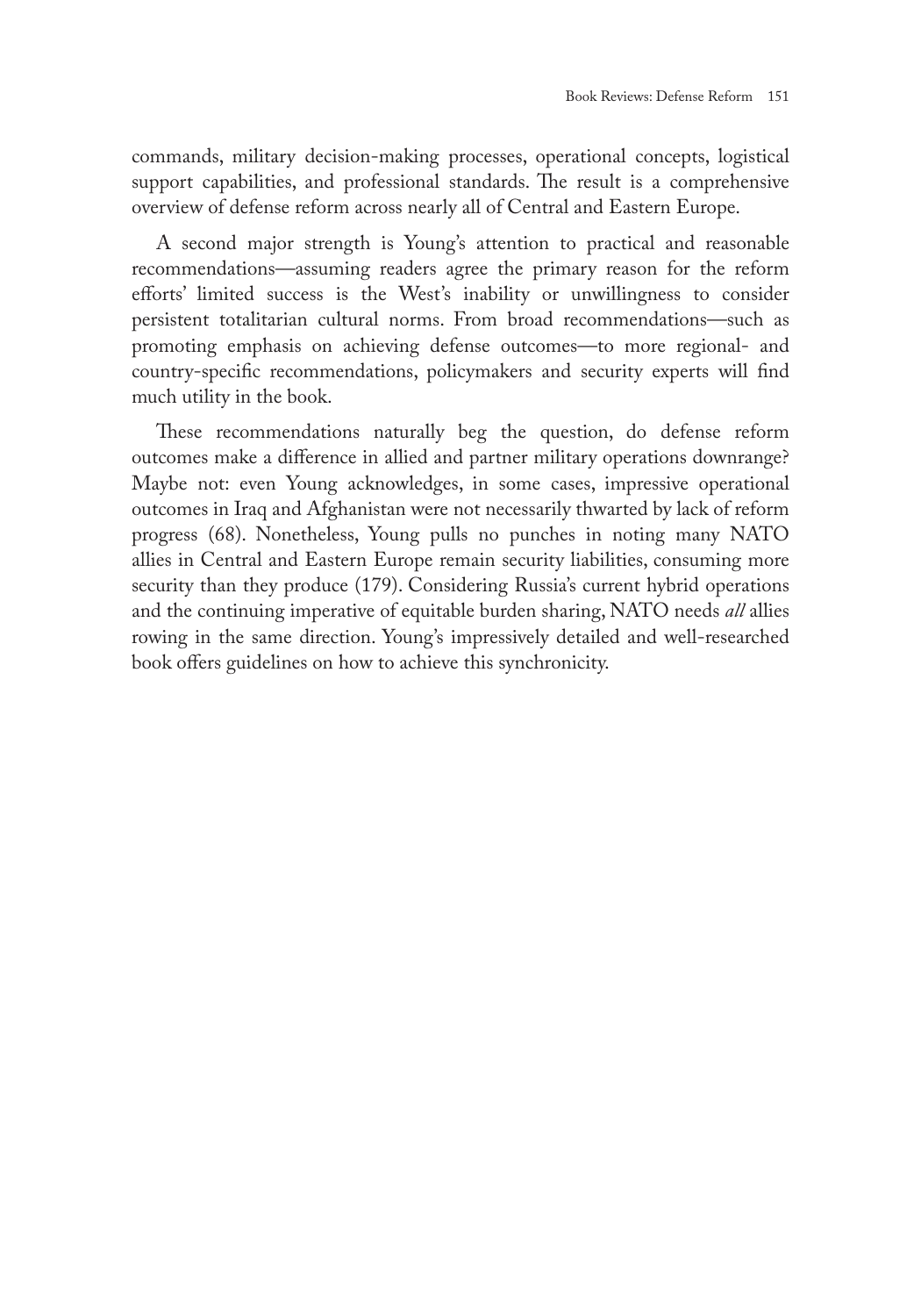#### **Biography**

## **The Blind Strategist: John Boyd and the American Art of War**

By Stephen Robinson

Reviewed by Colonel Jonathan Klug, US Army, assistant professor, Department of Military Strategy, Planning, and Operations, US Army War College

In *The Blind Strategist: John Boyd and the American Art of War,* **L** Stephen Robinson unrelentingly attacks the military theory of the brilliant yet controversial John Boyd and argues "Boyd never applied the discipline of an historian to his research, he was a blind strategist trapped in the darkness of fraudulent history guided by the confirmation bias inherent within the logic of his grail quest" (301). The majority of the book is consequently an examination of the poor use or outright falsification of the history that underpins Boyd's work, as well as the work of his supporters. Through this study, however, Robinson does a superb job providing a historiography of maneuver warfare.



For readers unfamiliar with Boyd, he was a highly influential US Air Force fighter pilot and military theorist in the second half of the twentieth century. He flew combat missions during the Korean War and his real influence began after the war when developing his military theory. His most important contribution was the observe-orient-decide-act (OODA) loop. OODA loops are tactical decision cycles, and the side that completes these decision cycles faster than their opponent will win the engagement. This theory led Boyd to write the Air Force fighter doctrine, and he subsequently was instrumental in developing the F-16 and the F/A-18. In addition, Boyd expanded the idea of the OODA loop and getting "inside your opponent's decision cycle" from a simple tactical version to a more robust operational version—the birth of what Boyd and his supporters would call maneuver warfare (15).

In his first chapter, Robinson explores the emergence of maneuver warfare but claims it is "a temple built on sand" (16). He proceeds systematically in 10 chapters to describe the history on which Boyd based maneuver warfare. Highlights include the blatantly fabricated history of the self-promoting Liddell Hart, the *Wehrmacht* generals' post-war efforts to distance themselves from Hitler and their failure during World War II, the mythology surrounding German stormtroopers and blitzkrieg, maneuver warfare and the defense of NATO, the absence of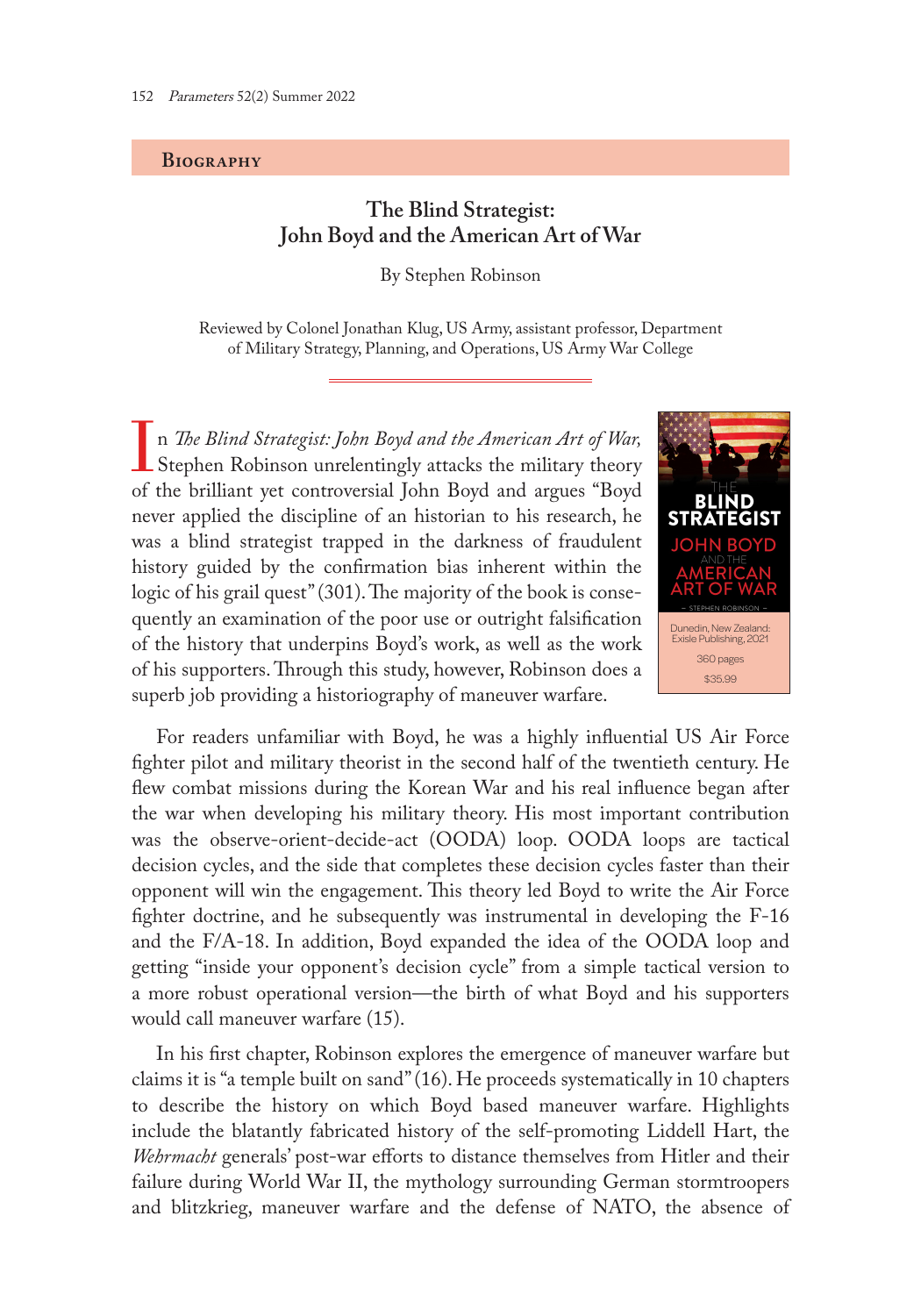maneuver warfare in the Gulf War (1991), and much more. Robinson conducted comprehensive research to support these chapters, demonstrated by an extensive bibliography and frequent footnotes. Overall, Robinson claims "maneuver warfare, was founded upon mythology, but this became apparent only after professional historians exposed the historical fraud concocted by German generals and Liddell Hart" (300).

Robinson does fine work exposing the issues with the history Boyd and others used, yet there are aspects of maneuver warfare that remain useful. Robinson depicts Boyd's final OODA loop—which includes feedback loops and is useful for the operational level—but does not explore the broader version of the OODA loop in detail. Other aspects of maneuver warfare remain valuable and underpin the United States Marine Corps warfighting operational concept. This information raises the question of what exactly is an operational concept. In the 2001 *Army* magazine article, "That Elusive Operational Concept," David A. Fastabend defined an operational concept as "an image of combat: a concise visualization that portrays the strategic requirement, the adversary and his capabilities, and the scenario by which that adversary will be overcome to accomplish the strategic requirement. It is a governing idealization that addresses those activities necessary to link tactical activities in a purposeful way to address the goals of strategy" (51, no. 6). While Boyd and his supporters would likely argue maneuver warfare was more than an operational concept, aspects of maneuver warfare still have merit as a visualization or set of guiding principles for successfully conducting warfare.

In the cover blurbs, scholarly experts in military theory claim Stephen Robinson's book is a "must-read" and "Boyd's advocates will not want to read, but should" (back cover). They are right—military professionals and historians alike should read this book and consider it deeply. Robinson makes a solid case that the history Boyd and his supporters used to support their work was based on falsehoods and even purposeful fabrications by Hart. This historical issue should give anyone considering maneuver warfare cause to reflect if our existing doctrine is built on flawed historical data. Although Robinson effectively hammers the historical underpinnings of Boyd and maneuver warfare, aspects of maneuver warfare are ideals military forces can and should attempt to achieve given appropriate circumstances. *The Blind Strategist* is an excellent catalyst for thought and debate.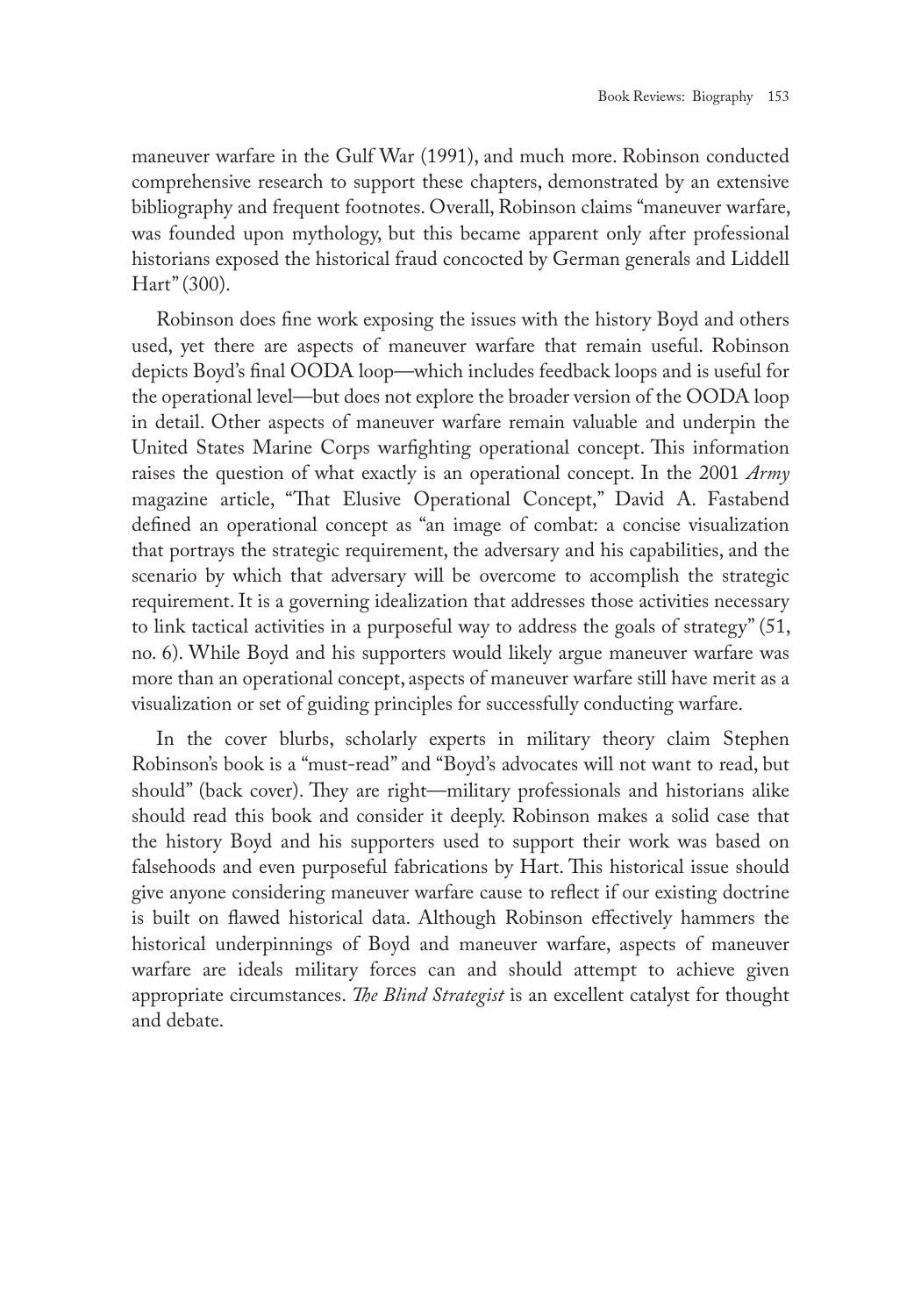#### **China**

# **China Risen? Studying Chinese Global Power**

By Shaun Breslin

Reviewed by Colonel Gerald Krieger, US Army Forces Command

There is a cottage industry of books and articles on China written by academics, independent researchers, and think tanks, with more published every month. Shaun Breslin's *China Risen? Studying Chinese Global Power*, assesses China's rising global power while evaluating its effectiveness in achieving its international objectives. Breslin is novel here, using Chinese sources—including academic journals considered obscure even within China—to present the vast and complex opinions within the country. His approach is instructive and parts the complex veil of its internal politics ever so slightly (225). Readers walk away understanding the characteristics of geopolitical discussions within China.



 In six chapters, Breslin evaluates China's global blueprint and depicts the country's internal politics, grand strategy, ideological language, and soft power quest. Some scholars have indicated China, despite its vast economic resources, is still a partial power. While this point is still disputed, Breslin convincingly makes a case that "whatever the threshold for being a global power is China has already crossed it"—the transformation of the Chinese state is nothing short of miraculous (3).

 Breslin examines various aspects of China's growing influence via hard economic power, normative power, and soft-power ambitions. Over the past few years, its quest for soft power through the popular Confucius Institutes has generated controversy in the United States and Europe. Breslin suggests China's growing influence cannot be attributed to a single source of power, given the myriad of circumstances and contemporary geopolitics. China's leaders still struggle to understand that soft power emanates from culture and industry and is not wielded like hard-power economic instruments. Breslin admits his book omits one key aspect of growing Chinese power via the military, but this topic is best treated independently.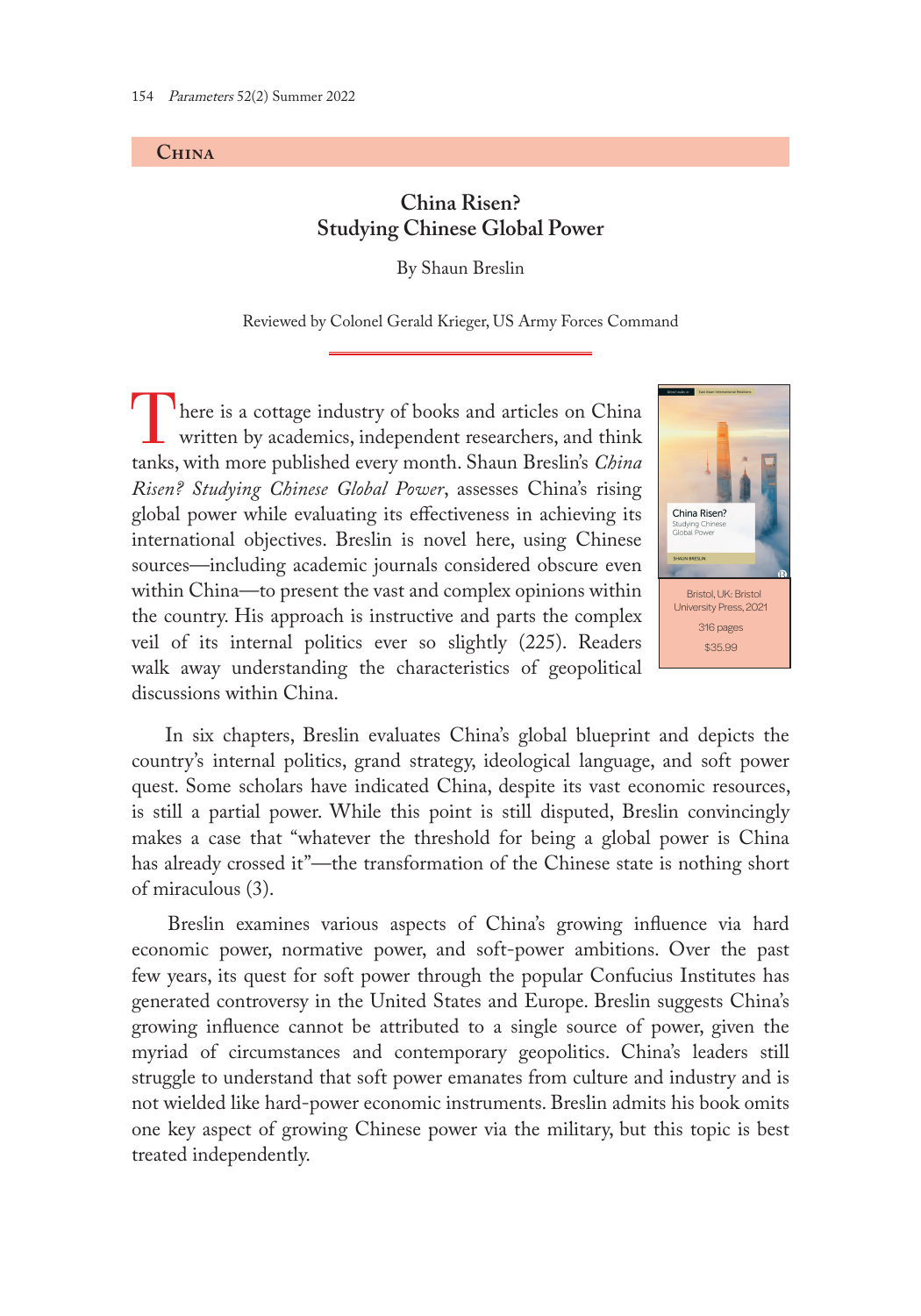Many analysts note China is a threat to American national security, citing its Huawei 5G program or aspirations in the South China Sea. More often than not, the threat is less clear-cut. There are many perspectives on the issue; Breslin writes: "To be sure, it is not always clear what China is being identified as a threat to; perhaps a different type of threat to different things for different people" (229). The headlines surrounding China's Belt and Road Initiative (BRI), implied to be an example of Chinese "debt-trap diplomacy," is another example that captures the distortion around Chinese intentions (231).

While evidence shows several countries involved in BRI face loan repayment issues, this discovery is still not proof of a deliberate policy. Breslin suggests there are many actors in China who often act in ways that run counter to the objectives of the Chinese Communist Party (CCP) and "assuming a deliberate debt-trap diplomacy strategy results in a focus on the wrong drivers and at times the wrong actors" (231).

Complicating the narrative are China's opaque lending practices, which noticeably do not conform to Western lending practices. Within China, financial support to developing nations is viewed as a way to secure national objectives, such as ensuring access to vital natural resources like copper, iron, gold, and manganese from Mozambique, Tanzania, and Zambia. Many state-owned enterprises determine whether commercial activity is designed for profit or for securing natural resources to support Chinese interests (130).

China is not the only influential global actor exerting influence in developing countries, though the point is often missed. The nations of the Pacific Islands, which typically have high debt levels, are an example. While China is the primary lender for Tonga and Japan, other multilateral institutions serve as the primary sources of loans and aid to other Pacific island countries. Breslin writes, "[i]f we are worried about the causes and consequences of debt in these countries, then China is part of the story and any potential solution. But not all of it" (233). Readers can apply this template to the world, including many of China's BRI partners. While the CCP sets economic performance objectives and tightly controls the economy, its new financial system is not the familiar neoliberal capitalism. In the video, "Is China creating a new type of economic system?," Barry Naughton dubs China's new system "capitalism with steerage" (University of Massachusetts Workshop, 2021). While the CCP touts slogans and single-focused objectives, many actors pursue commercial profit-based agendas that at times conflict with state objectives, creating dysfunctional outcomes with national policies (90). It would have been helpful for Breslin to cover this newly emerging scholarship and research.

For the past several decades, countries have been quietly pushing back against an American-led Western world order but have lacked the economic clout to back up these challenges. China's growing influence makes it the exception. Breslin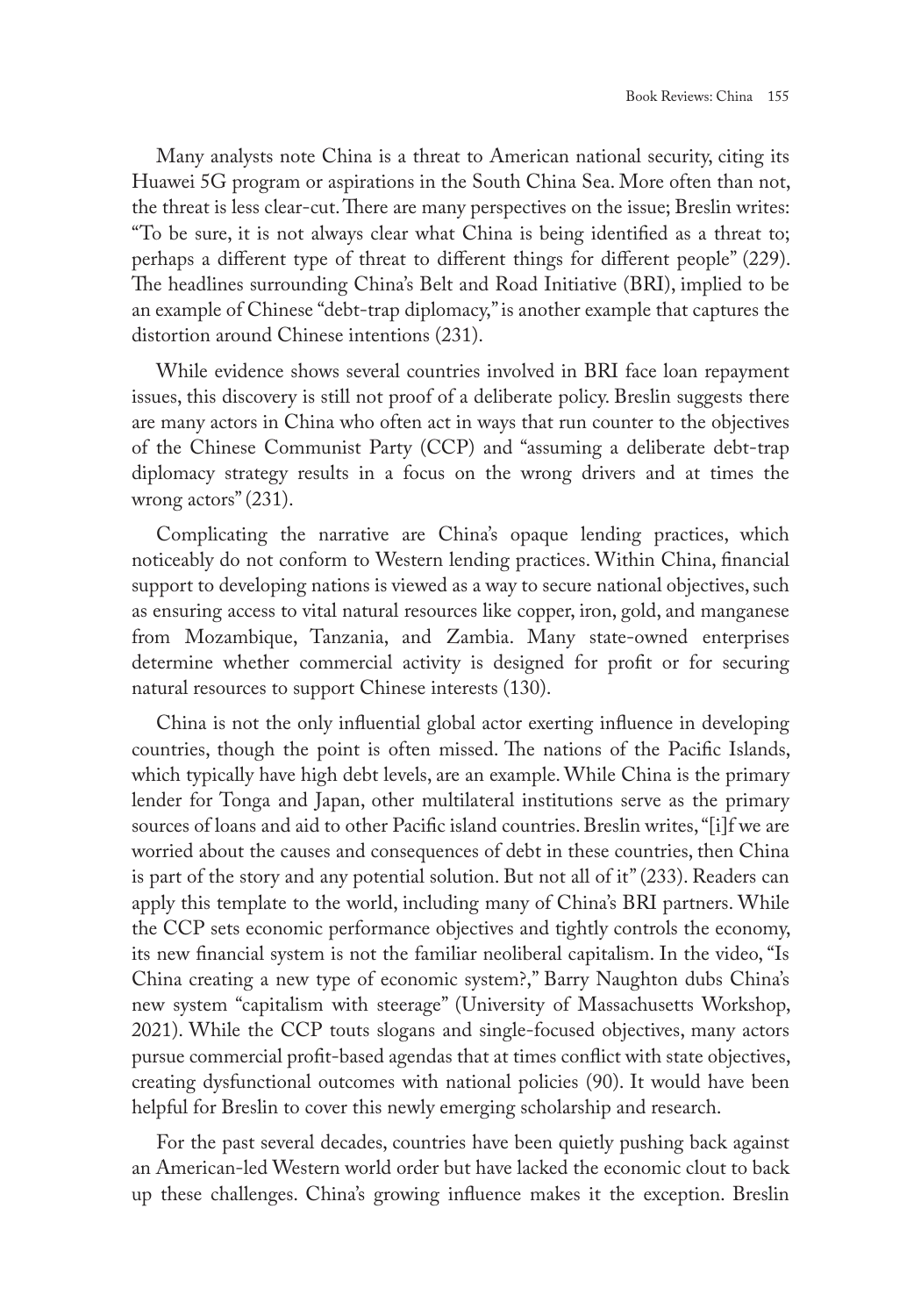admits, "[m]aybe just not being the West is enough to make China's world view attractive" (236). In the growing Sino-US challenge, there is ample room for a new perspective. Breslin's detailed analysis debunks the idea the world is shifting to a global order fashioned by the CCP. A more realistic understanding of Chinese intentions underscores a multipolar world where China's objectives and decisions increasingly influence the geopolitical landscape. The new world order will be complex and challenging for any single country to lead or dominate (239–40). Leaders in the West and the rest of the world must accept China's new role and influence in global affairs, despite disagreements with CCP leadership. Demonizing China and misreading its intentions will only generate misunderstandings and saber-rattling counterproductive in the new international order. A well-needed addition to all bookshelves, *China Risen* is an asset to scholarship on China and should be required reading for all senior military and civilian leaders involved in crafting US policy.

# **Stronger: Adapting America's China Strategy in an Age of Competitive Interdependence**

By Ryan Hass

Reviewed by Dr. Andrew Scobell, distinguished fellow for China, United States Institute of Peace

yan Hass—a central figure in early twenty-first century US-China relations—has been engaged in the relationship for two decades, active both in the trenches and at the apex of power. He has written an insightful and illuminating book on the subject, with insights and analysis informed by his firsthand experiences from postings at the US embassy in Beijing and the National Security Council as the China point person.

In an era where the most enduring multidimensional external national security challenge facing the United States is China, almost everyone seems to be an expert. Many of these self-styled experts have penned books purporting to provide



key insights or uncover secret schemes. Of all the available tomes, *Stronger* is a volume every national security professional should read. Why? First, the book written by an expert in the field—is a succinct primer for anyone seeking to understand contemporary China policy. Hass has produced a masterful overview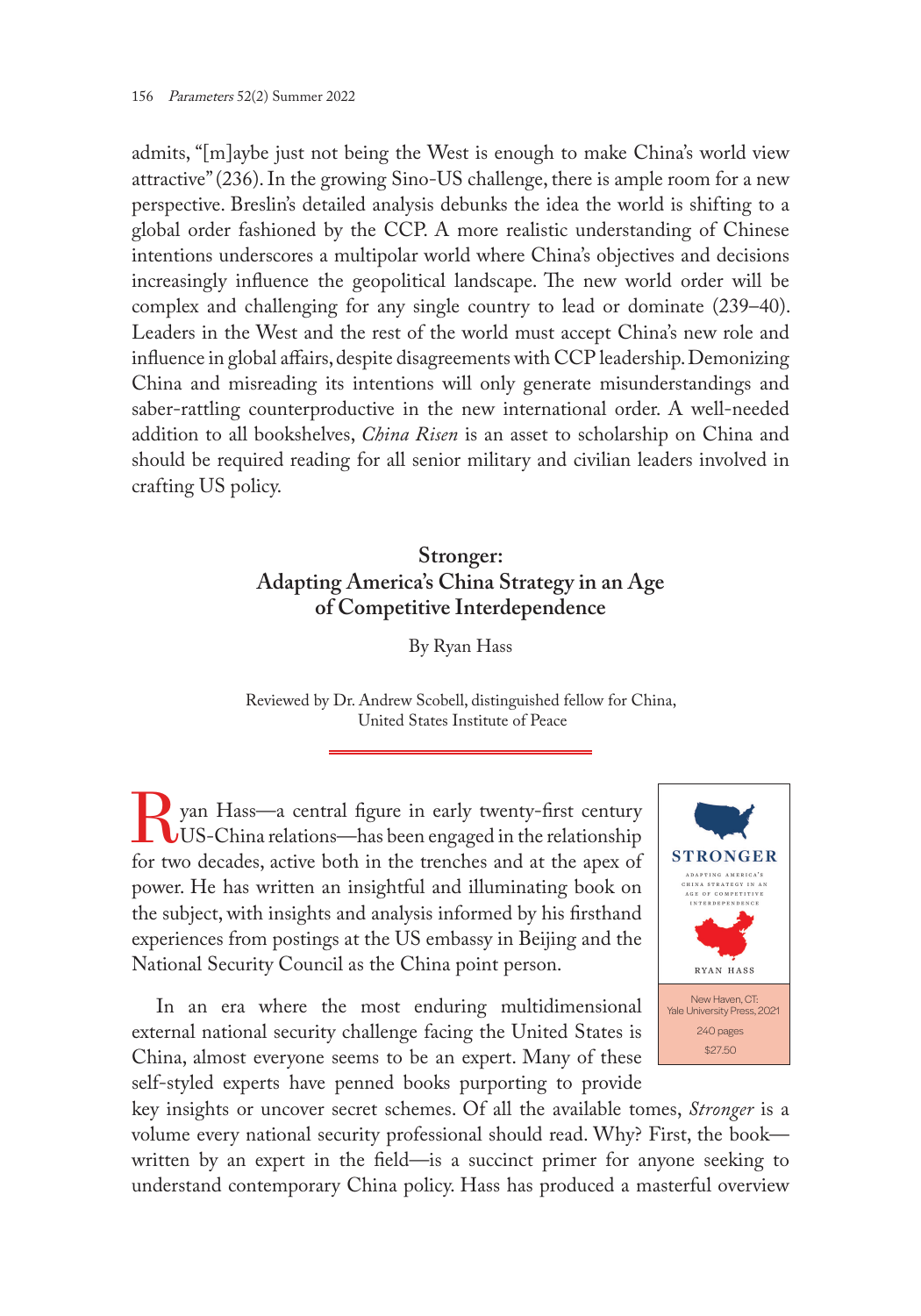with authoritative analysis and sensible recommendations. He explains how Washington and Beijing reached the current state of contention and confrontation and reviews—in sufficient but not mind-numbing detail—all the critical issues, including economics, technology, human rights, and military matters. Second, all serious China policy players in the US government will have read it. *Stronger* is likely the one book your boss has read or at least skimmed. Anyone who wants to be effective in their job should be conversant with the analyses and recommendations Hass outlines. Of course, not everyone will agree with what Hass writes.

The fundamental assumption of *Stronger* is "the old policy playbook for managing U.S.-China relations no longer holds answers . . ." (5). According to Hass, bilateral relations have evolved into a condition of "competitive interdependence" whereby "[n]either country is capable of imposing its will on the other at acceptable cost or risk, and yet both countries hold preferences and priorities that place them at sharp odds with each other" (4). What policy prescription does Hass recommend? He contends: "To compete effectively with China, America's leaders should focus on fostering greater national cohesion, restoring America's international prestige, and preserving its historically unmatched network of alliance relationships" (9).

My main quibble with *Stronger* is the author's excessive optimism about America's ability to negotiate skillfully the challenge of competing with China. Hass asserts Beijing faces "the hardest governance challenge on the planet" and contrasts this problem with the multiple factors that should give the United States the clear advantage (192). Yet, Hass may significantly underestimate the array and magnitude of domestic challenges confronting the United States. In other words, America's governance challenge may be as difficult as China's. Quibble aside, Hass rightly identifies the precondition for a successful US strategy toward China—Washington must get it right at home.

Hass provides the best overview and analysis of contemporary US-China relations I have seen in many years. In particular, uniformed and civilian professionals of the US defense establishment should peruse the thoughtful and thorough chapter five titled "Mitigating Risks of Conflict" (126). The Pentagon, Hass suggests, will face difficult choices as it seeks "to align its capabilities with its ambitions in an era of growing fiscal restraints" (153). Penned in unpretentious and jargon-free prose, *Stronger* will appeal to a wide audience including national security practitioners, policy wonks, educators, students, and anyone wrestling with the long-term challenge China presents to the United States.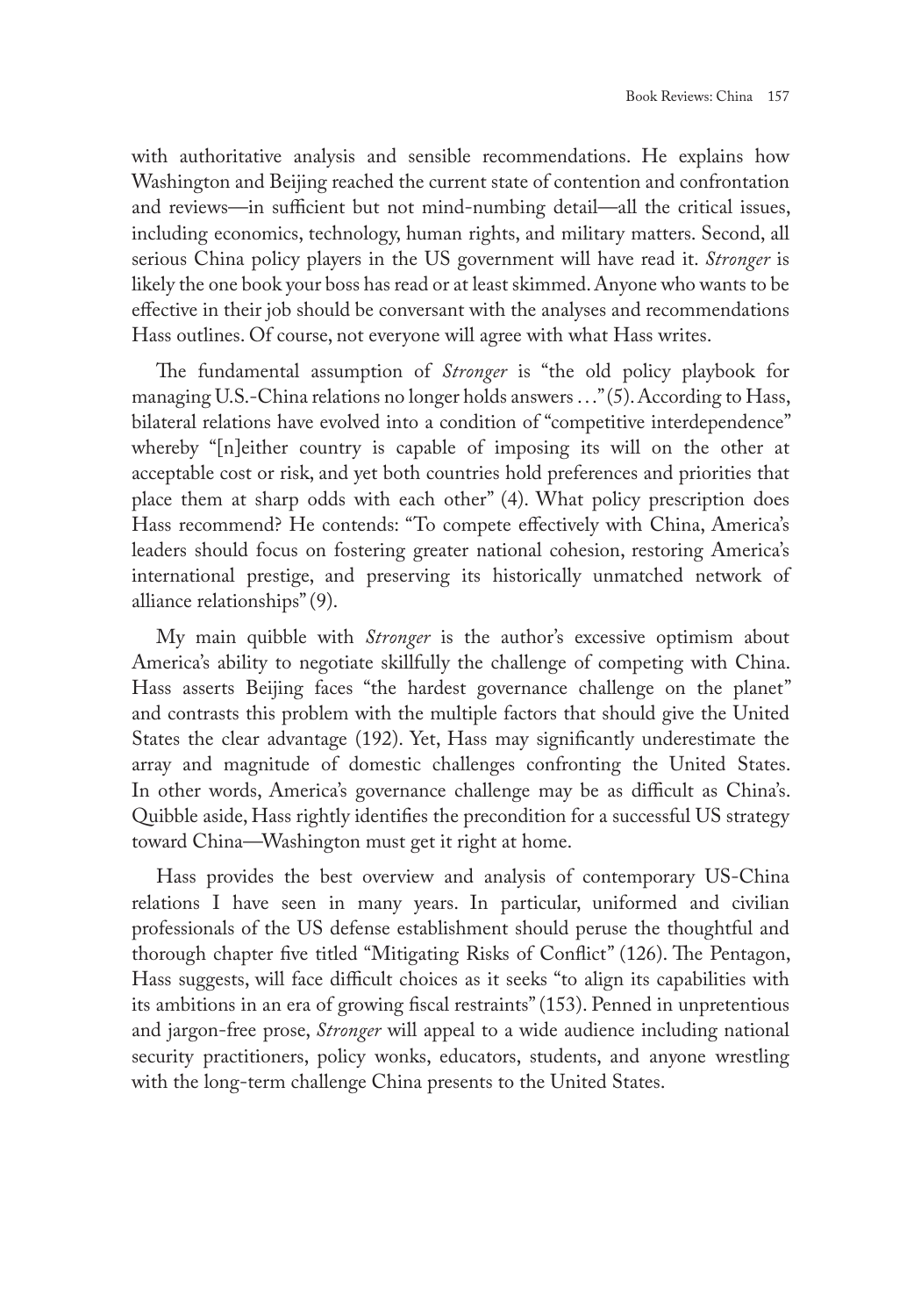#### **MIDDLE EAST**

## **Negotiating Survival: Civilian-Insurgent Relations in Afghanistan**

By Ashley Jackson

Reviewed by Dr. Heather S. Gregg, research professor of military strategy and policy, Strategic Studies Institute, US Army War College

<sup>1</sup>he sudden collapse of the Afghan government and the Taliban's takeover of the country in August 2021 caught almost everyone off guard. Ashley Jackson, a scholar of armed conflicts with over a decade of experience in Afghanistan, has a provocative explanation for these dramatic events: "An essential part of understanding the Taliban's once-improbable resurrection and ascent lay in their relationships with civilians" (4). Specifically, in *Negotiating Survival: Civilian-Insurgent Relations in Afghanistan*, Jackson documents through 418 interviews with civilians and members of the Taliban across 15 provinces that, beginning around 2017, Afghan communities



and members of the Taliban began to actively negotiate and cut deals with one another as a survival strategy. The end result of these negotiation was what Jackson calls a Taliban "parallel bureaucracy replete with governors, courts, tax collectors and even school monitors" (4). These shadow governments helped pave the way for the Taliban's rapid takeover of the country once it successfully negotiated the complete withdrawal of the US military by the end of August 2021.

To more broadly explain this process of civilian-insurgent bargaining, Jackson develops a framework that focuses on three variables: interests, including civilians' desire for survival and insurgents' need for legitimacy and organizational survival; leverage, including the use of coercion and violence, persuasion (the story or narrative), and incentives, such as social services and other goods; and social capital, which she defines as "not relationships and norms alone but the new options and abilities that arise from them" (38). Through the combination of these three broad variables, insurgents and the population navigate a complicated relationship that recognizes each group's needs and mutual dependency. Within this theory, Jackson notes a few important caveats that shape these negotiations. Critically, insurgents have far more power and leverage at the negotiation table than do populations. Furthermore, insurgents who want political legitimacy are more willing to negotiate than those that do not. She also contends that the more senior and cohesive the insurgent group, the more likely it can successfully make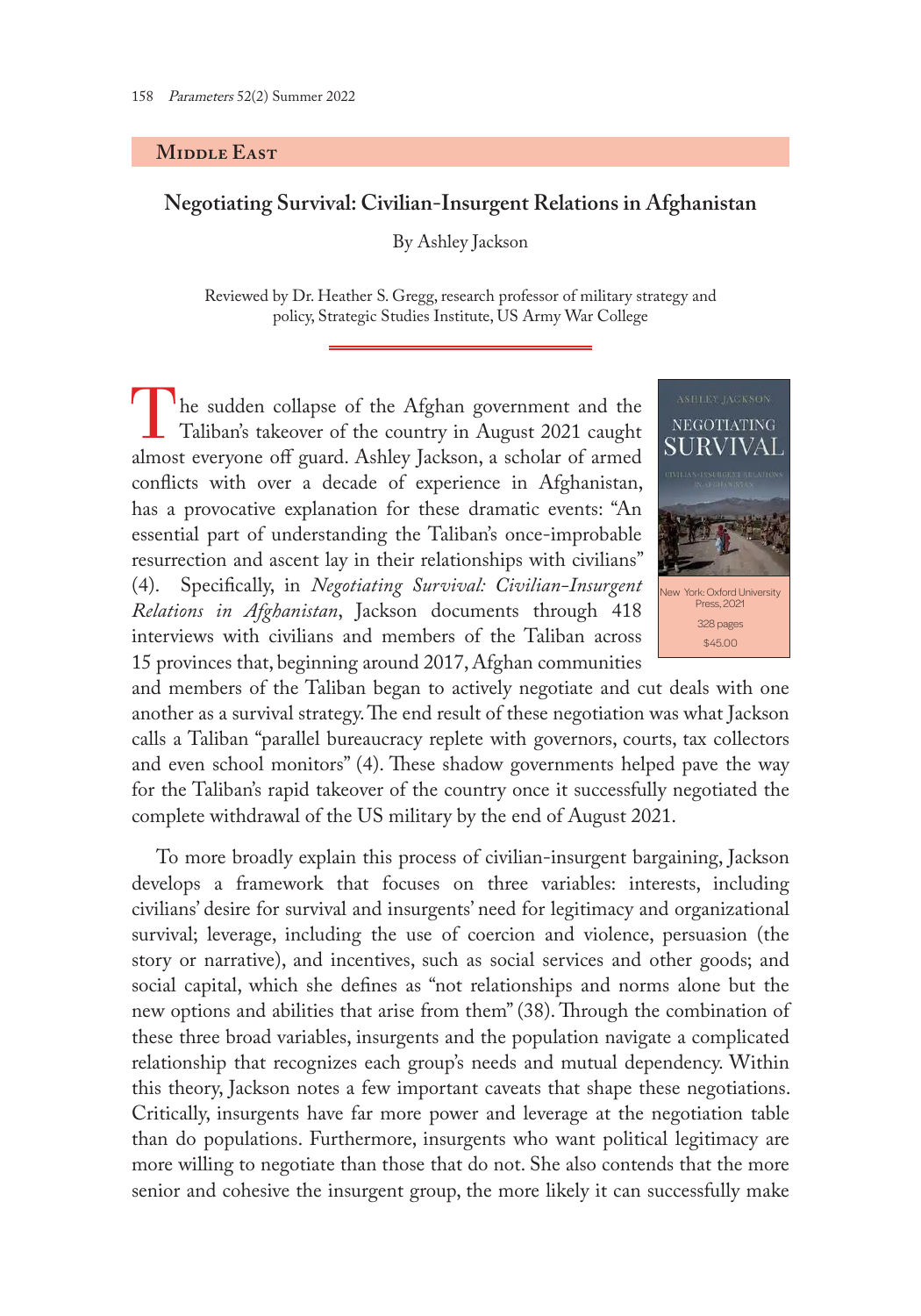and keep its agreements with the population and, similarly, the more unified a community, the more likely it can bargain and negotiate with insurgents. Finally, in most cases insurgents and the population do not easily have the option to walk away from negotiations, unlike in business deals. It is this complicated mixture of incentives, threats, and the dynamic relationship built between insurgents and populations that produce reciprocal arrangements that are, at least in some ways, mutually beneficial.

Jackson applies this framework specifically to Afghanistan to explain why the U.S. led military strategy failed. Through her interviews and time spent in several key provinces, she identifies where counterinsurgent forces failed to understand the complex ways in which the Taliban worked with the population for their own political survival and struck mutually beneficial agreements. She argues that "the Taliban has been consistently underestimated by their opponents, in part because their opponents focused almost exclusively on the Taliban's acts of violence and terror," and discounted the many ways in which they collaborated with the population for their compliance (213). She further notes that western strategists assumed that an Islamic movement would be unyielding in its ideological aims and, therefore, their eradication was the only option. By contrast, she finds that pragmatism trumped ideology in Afghanistan, allowing for deviation from maxims and dogma. Ultimately, she concludes that the Taliban succeeded in attaining the population's compliance through iterative negotiations over time and that " . . . compliance is not 'won' in a decisive victory. Rather it is mediated and maintained through continual negotiation" (215). Jackson notes that bargaining and negotiations worked particularly well for the Taliban in areas where it had a degree of control and where military confrontation was minimal. Under these conditions, the Taliban used negotiations with the population to consolidate its gains. It also had greater responsibility to deliver goods and services to the population, giving the population had some leverage with which to negotiate. In areas that were militarily contested, the relationship between the population and insurgents was less dynamic.

Jackson's book is essential readings for scholars and practitioners who wish to better understand the central role that populations play in shaping insurgencies and their outcomes. Rather than assume that populations are passive bystanders in an armed conflict, Jackson identifies the agency that they have and seeks to understand the conditions under which populations, including women, can and do negotiate with insurgents to shape their future. Alongside agency Jackson further includes the role that emotions play in armed conflicts and negotiations, which is another critical yet under-investigated topic in war studies.

Jackson's research demonstrates that discounting or ignoring the role that populations play in counterinsurgencies will most likely result in strategic failure. She summarizes, "The neglect of civilian agency and behavior has fundamentally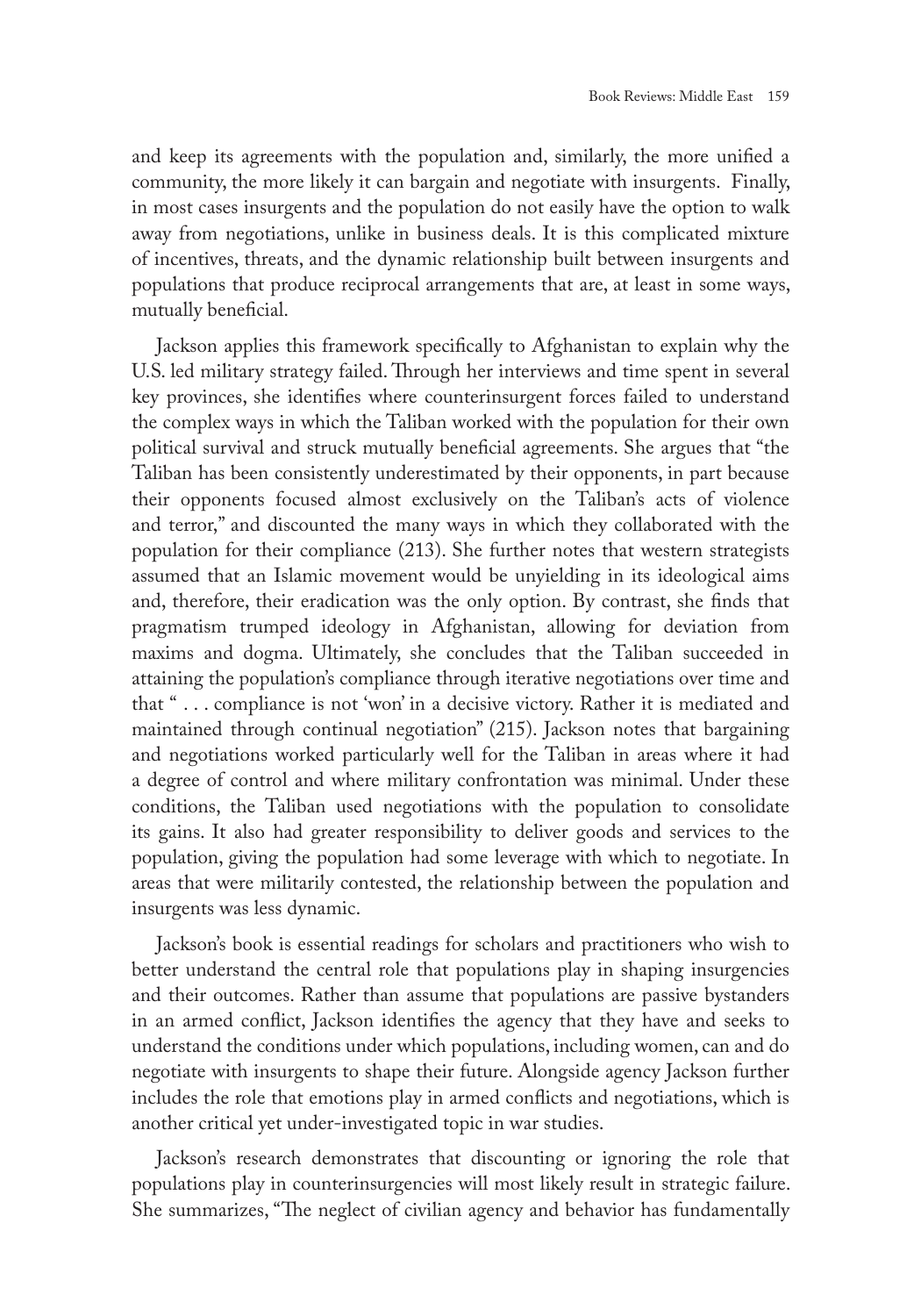impaired our understanding of how wars are fought and won or lost" (212). This observation is particularly important when considering the priorities that the U.S. military and its allies had in Afghanistan, including their focus on building Afghan security forces, elections and the structure of the government for building a viable state. Ultimately, while highly measurable pursuits, these counterinsurgency strategies may not be successful if they do not include actively include the population and recognize their role as active participants in the war and its outcome.

### **Airpower in the War against ISIS**

By Benjamin S. Lambeth

Reviewed by Dr. Conrad C. Crane, chief of analysis and research, US Army Heritage and Education Center

No one is a more respected or versatile commentator<br>about contemporary airpower than Benjamin Lambeth, a nonresident senior fellow with the Center for Strategic and Budgetary Assessments following a 37-year career at the RAND Corporation. He has written books about American air operations in Operation Enduring Freedom, NATO's air war for Kosovo, and Israeli air operations against Hezbollah. His latest work, *Airpower in the War against ISIS*, examines Operation Inherent Resolve over a four-year period, 2014–18, as US Central Command (CENTCOM) fought the Islamic State in Iraq and Syria (ISIS). As usual with his work, he provides



much to ponder for practitioners of airpower and leaders who want to apply it.

Lambeth pulls no punches. He begins by excoriating the Obama administration for leaving Iraq in 2011 and permitting the conditions that led to the rise of ISIS. After two years of increasing terrorist provocations and expanding incursions resulting in the fall of Mosul, President Barack Obama finally authorized Operation Inherent Resolve. Lambeth characterizes the air strikes in 2014 as "half-hearted" and lacking serious purpose, typified by "unproductive gradualism and misplaced targeting emphasis" (11). This initial "fundamental misjudgment" of the character of the conflict by CENTCOM leadership produced a "needlessly prolonged and costly air war" (218). By contrast, once the Trump administration came into office in 2017, President Donald Trump authorized Secretary of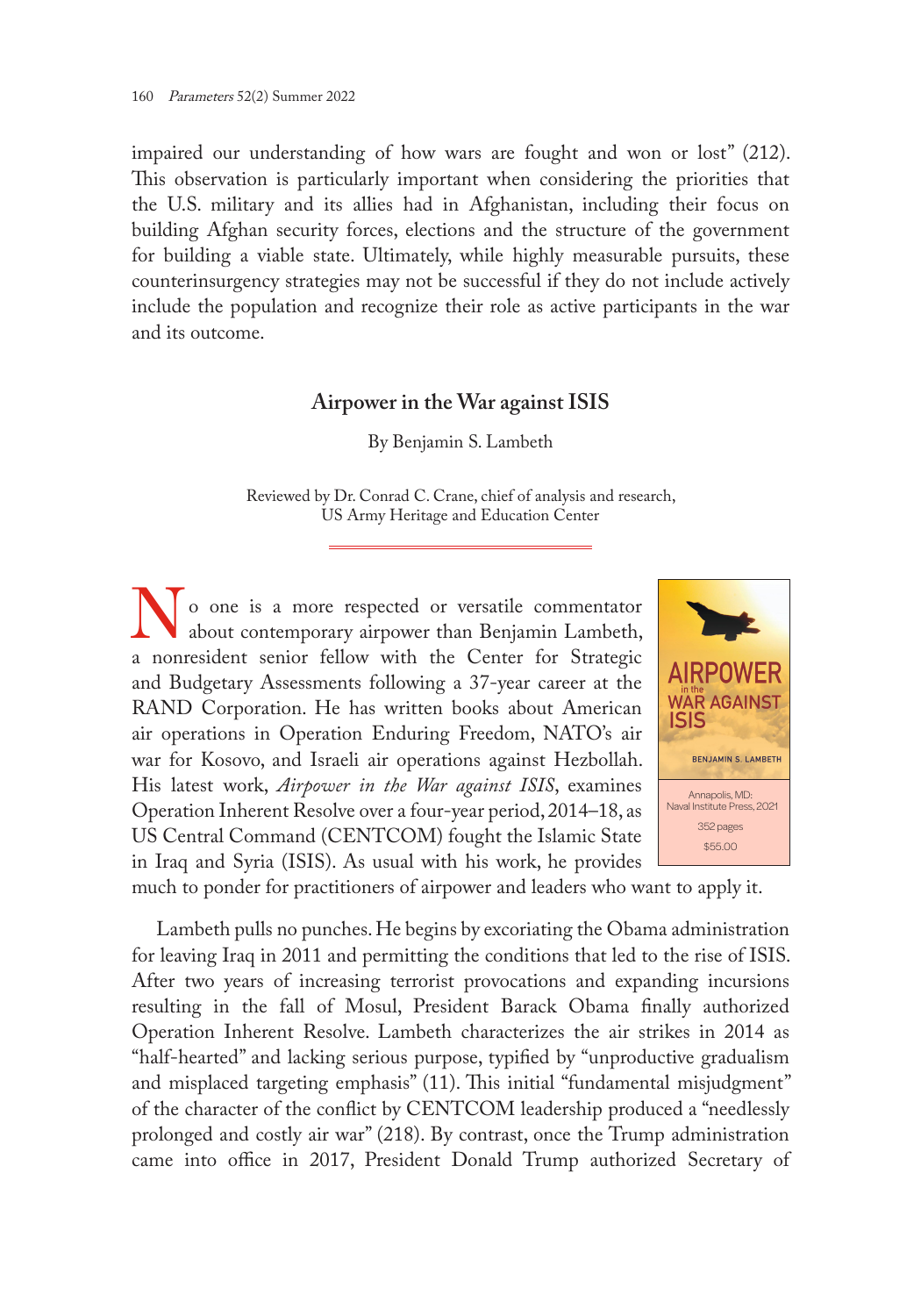Defense James Mattis to expand and intensify the air campaign, resulting in the crushing of ISIS in little more than a year.

Lambeth is especially critical of restrictive rules of engagement that seemed more concerned with limiting collateral damage than hurting ISIS. He argues the campaign should not have been envisioned as counterinsurgency, with a focus on winning hearts and minds, but instead ISIS should have been considered a protostate meriting the application of more decisive force. He also argues then CENTCOM Commander General Lloyd J. Austin III—and his chosen US Army commander for the Operation Inherent Resolve Joint Task Force—misdiagnosed their mission as primarily a ground war, and the campaign would have been better served with an airman in charge of at least the initial phase of the operation.

Lambeth's grasp of tactical details is impressive and less controversial. Air operations to liberate Mosul and Al-Raqqah receive considerable attention, as does the mission that killed jihadist leader Abu Bakr al-Baghdadi. He describes the performance of various aircraft and weapons used during the campaign, including the first combat sorties of the F-22 Raptor and new intelligence, surveillance, and reconnaissance systems.

The section about the Russian intervention in Syria is particularly insightful. He describes the provocations and airspace challenges that ensued, along with a number of combat actions. In one February 2018 incident, Russian mercenaries and allies attacked an American special operations forces outpost. Americans retaliated with punishing air strikes that killed as many as 200 Russian personnel but also led to the inadvertent bombing of Syrian government troops, revealing human error has still not been eliminated from increasingly complex targeting procedures. For both sides, the incident was "a windfall opportunity for reciprocal learning" (175). The Russians were able to watch American air warfighting up close and compare aircraft. In turn, US observers analyzed their aerial counterparts for changes in air doctrine and employment. Though the Russians employed new precision technologies, their air operations still had more in common with World War II–era frontal aviation support than more dynamic American targeting.

*Airpower in the War against ISIS* is definitely a book of the COVID-19 era. Its extensive documentation relies primarily on media reports and e-mails to work around travel and access restrictions. Its greatest strength is also its greatest weakness. Lambeth presents the airman's view of Operation Inherent Resolve in great detail, based on an impressive number of e-mail messages and manuscript reviews ranging from senior US Air Force noncommissioned officers to American and Australian Air Force generals. Lambeth's analysis of the broader aspects of American policy and the campaign would have benefited greatly from a Joint and interagency approach that better examined other viewpoints for those actions he criticizes. Some Iraqi commentary would also have been useful. While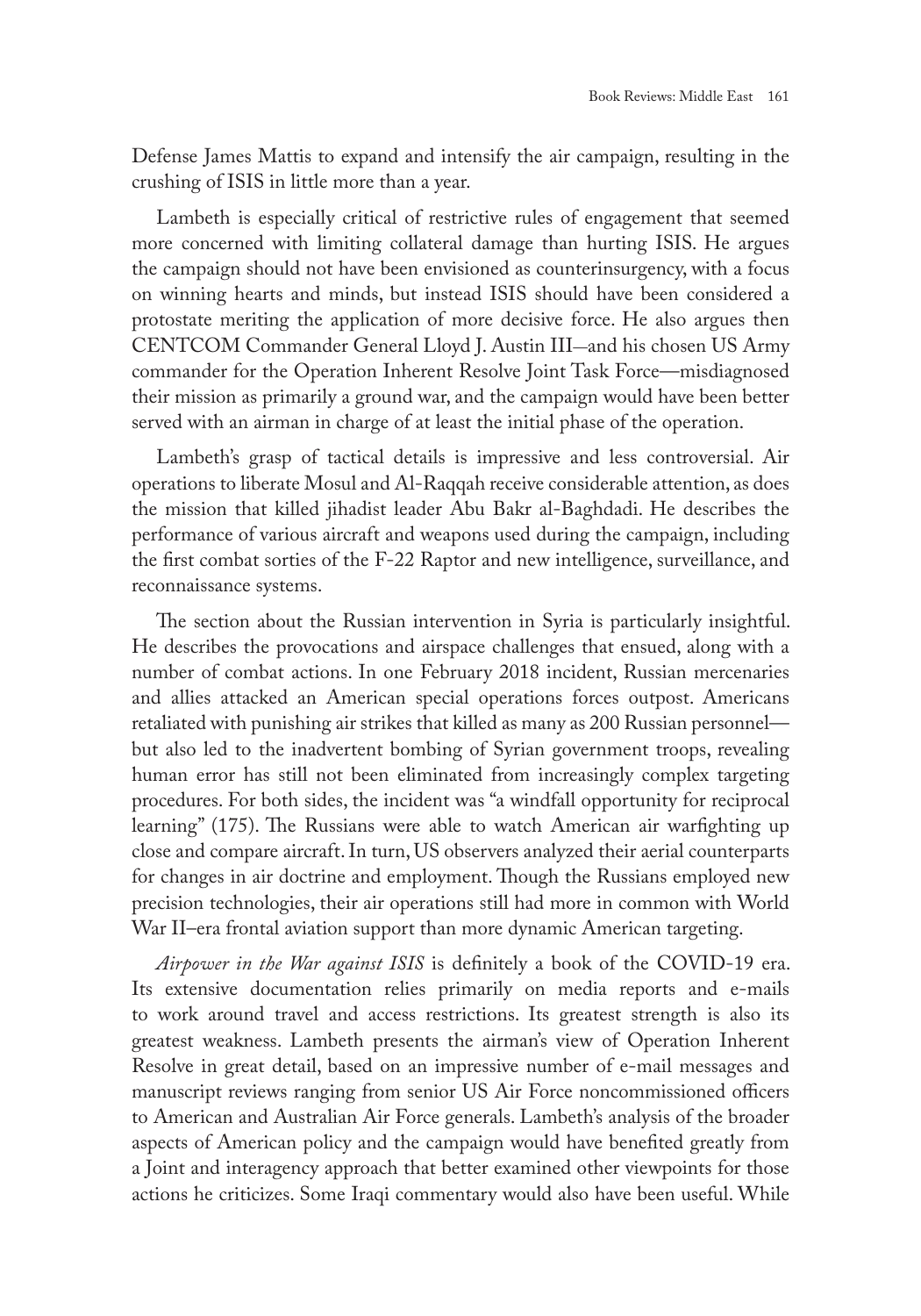the book comes across as rather parochial, it is bound to be acknowledged as the seminal work on the contributions of airpower in the war against ISIS, just as the title promises.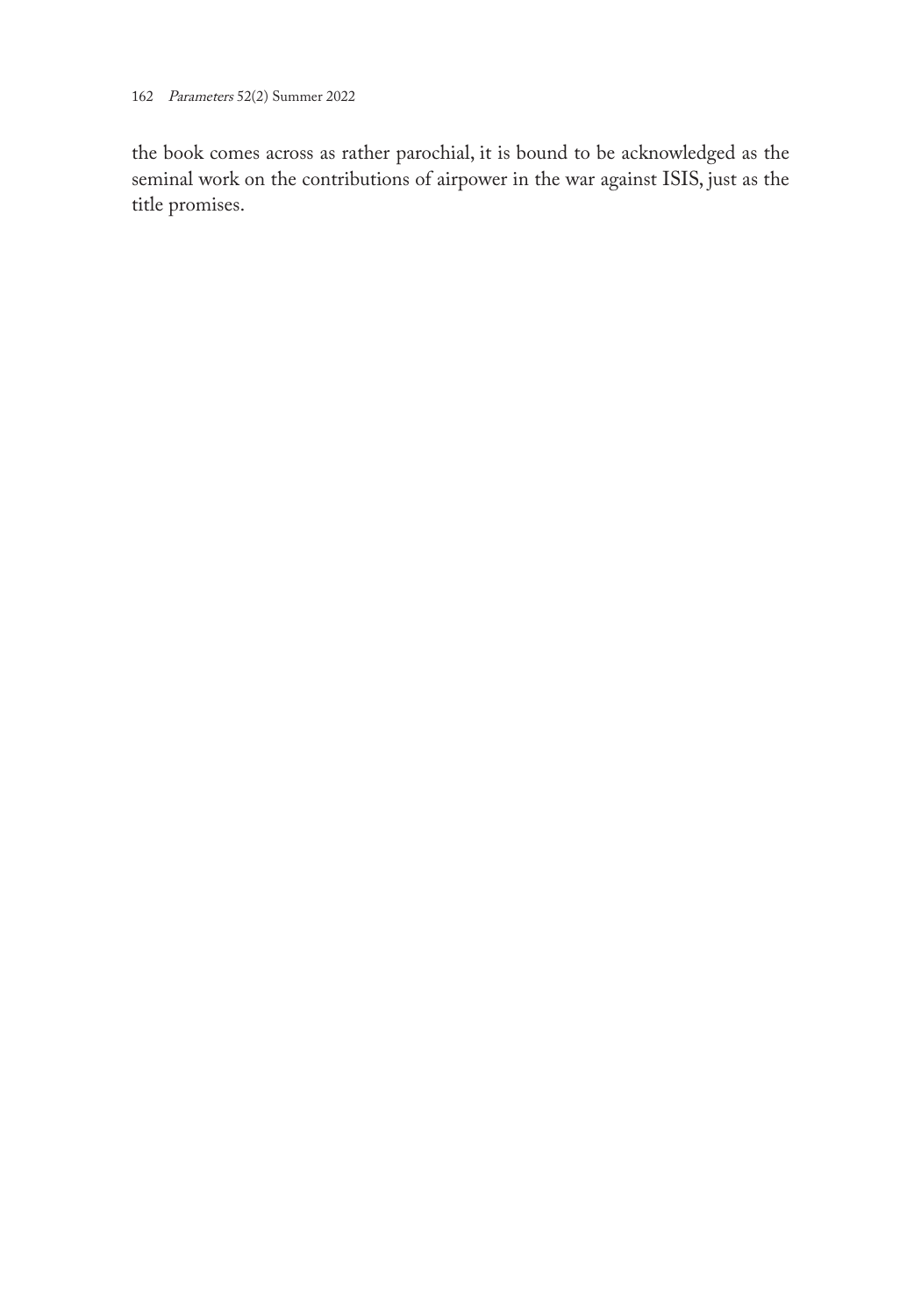#### **Urban Warfare**

## **Urban Warfare in the Twenty-First Century**

by Anthony King

Reviewed by Dr. Russell W. Glenn, principal, Innovative Defense Research

Anthony King's *Urban Warfare in the Twenty-First Century* is an unusual book and a challenge to review. King seeks to provide a new analytic approach to urban warfare, one providing a "sociology of urban warfare" endeavoring "to transcend [previous] disciplinary limitations by analyzing the interplay between cities, weaponry, and forces in order to unite social and military sciences." The ultimate outcome is less successful in that regard than as a presentation of the challenges and conditions inherent when combat visits urban environments backed by impressive research spanning a broad spectrum of historical contingencies. While King provides fewer revelations for longtime students



of urban operations, he presents a potential resource for readers less familiar with city fighting. As such, the book could complement Louis A. DiMarco's *Concrete Hell: Urban Warfare from Stalingrad to Iraq* (2012), Roger J. Spiller's *Sharp Corners: Urban Operations at Century's End* (2000), other resources addressing specific urban battles or other-than-combat urban disasters, and the many studies published over the past 30 years that focus on specific aspects of urban undertakings.

The book lives up to King's promise to take a force size-centric versus environment-centric analytic approach. Its first half sets the stage writ large, reaching deep into the past before reviewing what comprises a city from both academic and pragmatic perspectives. Threats posed by irregular forces, the evolution of the urban guerrilla, and the influence of city size and structure on combat operations establish a foundation for chapters addressing military capabilities in terms of "Air," "Fire[s]," "Swarms," "Partners," and "Rumour" (considers information and information operations in terms of conflicts in cities). A final chapter, "Armageddon," briefly contemplates the future of urban combat.

The strength of King's offering is unquestionably his depth of research and fine pen in presenting fighting during operations in Syria, Marawi on the Philippine island of Mindanao, and Iraq's Baghdad, Fallujah, and Mosul in addition to many more distantly past operations. Belfast, Marawi, and Mosul receive special attention to good effect. Even longtime students of urban operations will find the occasional revelation rarely—if ever—found in previous publications. King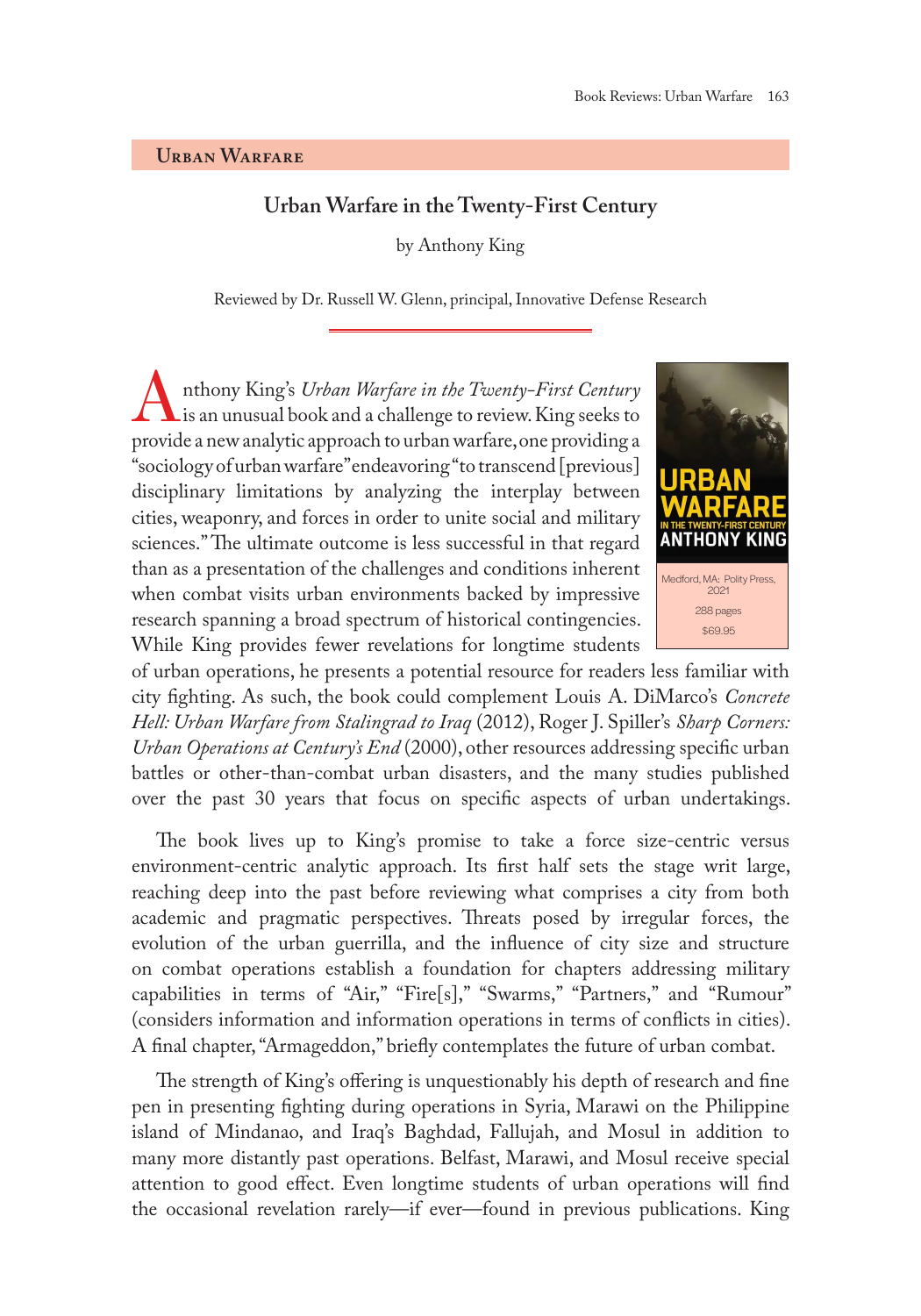wisely avoids the oversimplification of presenting cities as organisms, an analogy that quickly breaks down in light of the inherent complexity of urban areas. Interestingly, and perhaps deliberately as a way of sidestepping a related technical discussion despite its relevance to social theory, the potentially illuminating characterization of large urban areas as ecosystems is also foregone.

King rejects viewing cities in terms of their flows. Instead he suggests a more appropriate approach is to appreciate them as consisting of groups and interactions between them. Here his effort to convince regarding the applicability of a sociological approach seems strained. Complexity makes such either-or depictions of the urban character a hard sell. Comprehending this complexity requires an inclusive approach when describing: density (also recognized by King as a key descriptor), social groups and relationships, flows, overarching system considerations (both internal to the city and in terms of the city as a component of larger systems). All these terms offer benefits in pursuit of urban area comprehension; one or two will not suffice to address the comprehension conundrum fully. Anyone believing they fully grasp all that comprises an urban area need only wait for a few moments before a city will present a previously unseen nuance, relationship, challenge, or opportunity. Understanding urban environments and operations is an unending pursuit rather than a condition attained.

Use of *Urban Warfare* as an introductory text could ironically benefit from King's sometimes too narrow presentation of existing urban theory and practice. Complementing his book or excerpts with readings offering alternative explanations, different approaches, or contrary descriptions would serve as stimulus for student discussions and written assignments. For example, the King's acceptance of what comprises a city as an entity (based on a threshold of 100,000 population or some combination of density and spread) overlooks the considerable challenge of dealing with dramatically varied definitions of urban area and city employed by academics, nations, and international bodies. Unhelpfully, the United Nations has no single definition of urban area, instead using the country-specific definitions of whatever countries they are operating in at the time.

King's conclusion that "the congested, multidimensional challenges of urban operations do not pertain below a dense population of 3,000" need not be incorrect, but the implication that so fixed a demarcation holds notable significance implies an operational importance that does not exist. The number, any number, is less significant than other factors collectively meriting consideration during the planning and conduct of urban operations. These and other considerations regarding urban environments and combat in cities (for example, King's conclusion that urban warfare is more likely given smaller militaries in much of the world today or his belief that "a successful information campaign requires networks of true believers" rather than simply sufficient numbers of the naïve, ignorant, or